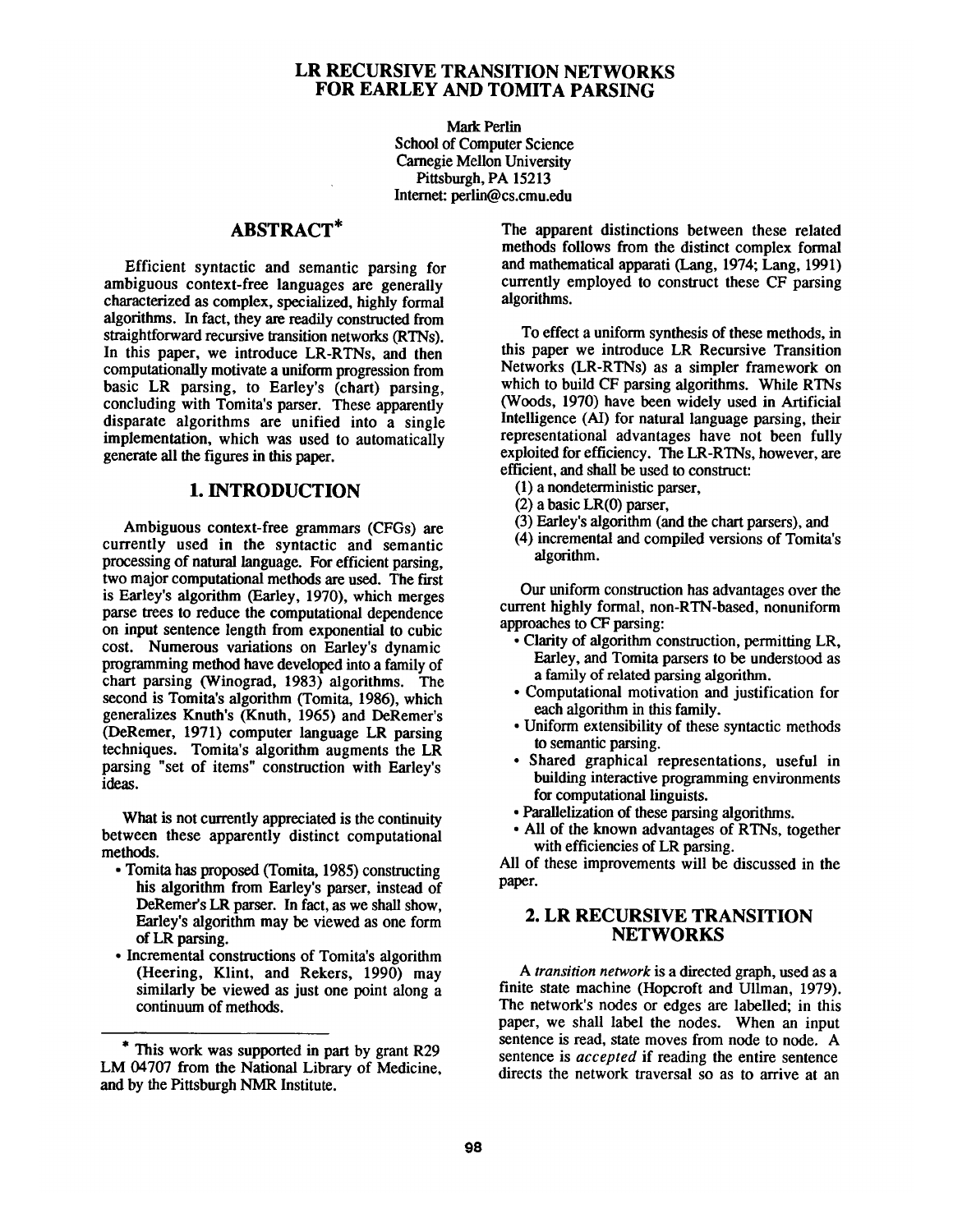

Figure 1. Expanding Rule#1:  $s \rightarrow NP$  VP. A. Expanding the nonterminal symbol S. B. Expanding the rule node for Rule #1. C. Expanding the symbol node VP. D. Expanding the symbol node NP. E, Expanding the start node S.

accepting node. To increase computational power from regular languages to context-free languages, *recursive transition networks* (RTNs) are introduced.

An RTN is a forest of disconnected transition networks, each identified by a *nonterminal label. All*  other labels are *terminal* labels. When, in traversing a transition network, a nonterminal label is encountered, control recursively passes to the beginning of the correspondingly labelled transition network. Should this labelled network be successfully traversed, on exit, control returns back to the labelled calling node.

The linear text of a context-free grammar can be cast into an RTN structure (Perlin, 1989). This is done by expanding each grammar rule into a linear chain. The top-down expansion amounts to a partial evaluation (Futamura, 1971) of the rule into a computational expectation: an eventual bottom-up data-directed instantiation that will complete the expansion.

Figure 1, for example, shows the expansion of the grammar rule #1  $s \rightarrow NP$  VP. First, the nonterminal S, which labels this connected component, is expanded as a nonterminal node. One method for realizing this nonterminal node, is via Rule#l; its rule node is therefore expanded. Rule#1 sets up the expectation for the VP symbol node, which in turn sets up the expectation for the NP symbol node. NP, the first symbol node in the chain, creates the start node S. In subsequent processing, posting an instance of this start symbol would indicate an expectation to instantiate the entire chain of Rule#l, thereby detecting a nonterminal symbol S. Partial

instantiation of the Rule's chain indicates the partial progress in *sequencing* the Rule's right-hand-side symbols.

The expansion in Figure 1 constructs an LR-RTN. That is, it sets up a Left-to-fight parse of a Rightmost derivation. Such derivations are developed in the next Section. As used in AI natural language parsing, RTNs have more typically been LL-RTNs, for effecting parses of leftmost derivations (Woods, 1970), as shown in Figure 2A. (Other, more efficient, control structures have also been used (Kaplan, 1973).) Our shift from LL to LR, shown in Figure 2B, uses the chain expansion to set up a subsequent *data-driven* completion, thereby permitting greater parsing efficiency.

In Figure 3, we show the RTN expansion of the simple grammar used in our first set of examples:

$$
S \rightarrow NP VP
$$
  
NP  $\rightarrow$  N | D  $P$   
VP  $\rightarrow$  V NP.

Chains that share identical prefixes are merged (Perlin, 1989) into a directed acyclic graph (DAG) (Aho, Hopcroft, and Ullman, 1983). This makes our RTN a forest of DAGs, rather than trees. For example, the shared NP start node initiates the chains for Rules #2 and #3 in the NP component.

In augmented recursive transition networks (ATNs) (Woods, 1970), semantic constraints may be expressed. These constraints can employ case grammars, functional grammars, unification, and so on (Winograd, 1983). In our RTN formulation, semantic testing occurs when instantiating rule nodes: failing a constraint removes a parse from further



Figure 2. A. An LL-RTN for S- $\rightarrow$ NP VP. This expansion does not set up an expectation for a data-driven leftward parse. B. The corresponding LR-RTN. The rightmost expansion sets up subsequent data-driven leftward parses.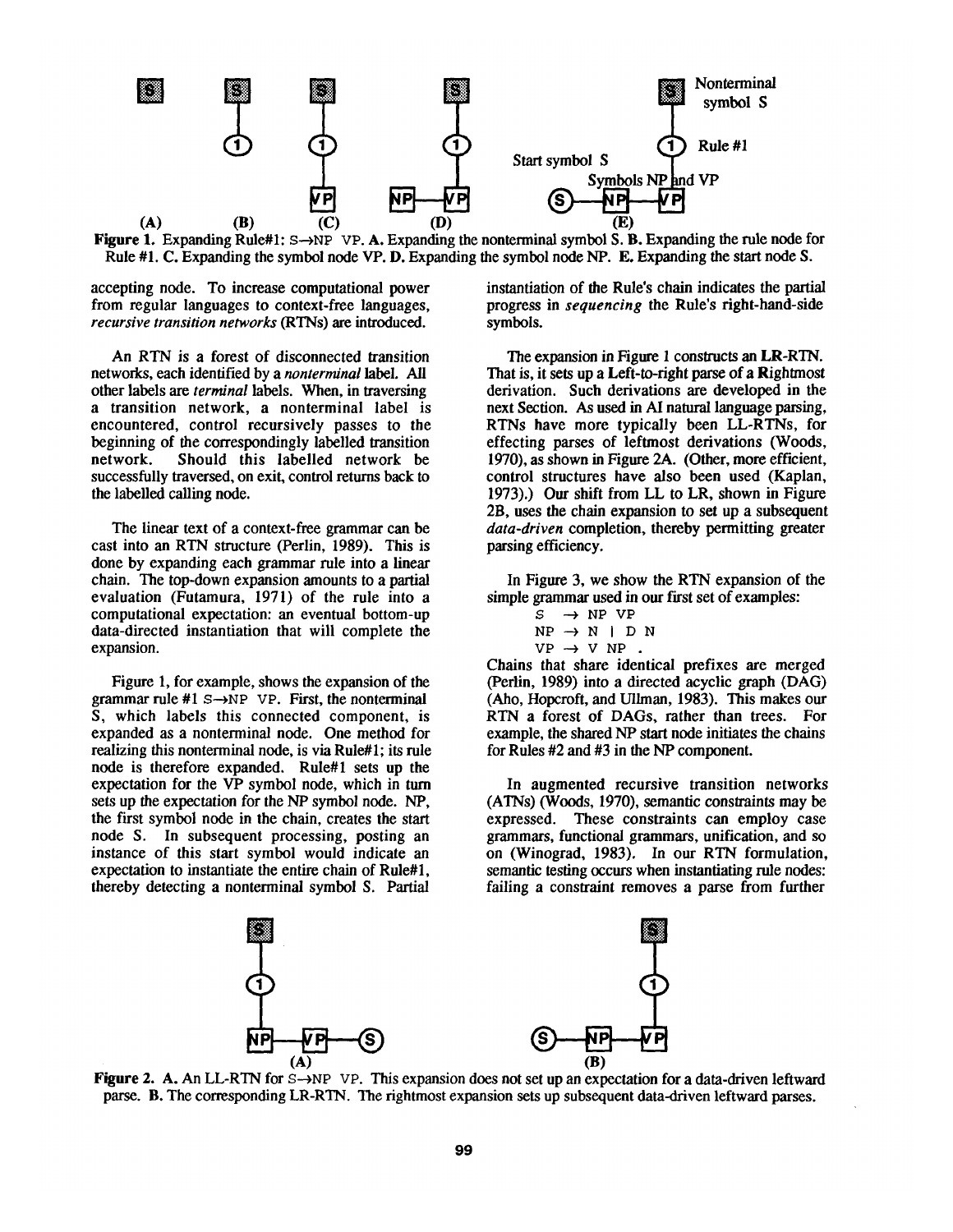processing. This approach applies to every parsing algorithm in this paper, and will not be discussed further.



Figure 3. The RTN of an entire grammar. The three connected components correspond to the three nonterminals in the grammar. Each symbol node in the RTN denotes a *subsequence* originating from its lefimost start symbol.

## 3. NONDETERMINISTIC DERIVATIONS

A grammar's RTN can be used as a template for parsing. A sentence (the data) directs the instantiation of individual rule chains into a parse **tree.** The RTN *instances* exactly correspond to parsetree nodes. This is most easily seen with This is most easily seen with *nondeterministic* rightmost derivations.

Given an input sentence of n words, we may derive a sentence in the language with the nondeterministic algorithm (Perlin, 1990):

- Put an instance of nonterminal node S into the last column.
- From *right* to *left,* for every column :
	- From *top* to *bottom,* within the column :
		- (i) Recursively expand the column top-down by nondeterministic selection of rule instances.
		- (2) Install the next (leftward) symbol instance.

In substep (1), following selection, a rule node and its immediately downward symbol node are instantiated. The instantiation process creates a new object that inherits from the template RTN node, adding information about column position and local link connections.

For example, to derive "I Saw A Man" we would nondeterministically select and instantiate the correct rule choices  $#1$ ,  $#4$ ,  $#2$ , and  $#3$ , as in Figure 4. Following the algorithm, the derivation is (two dimensionally) top-down: top-to-bottom and right-toleft. To actually use this nondeterministic derivation algorithm to obtain all parses, one might enumerate and test all possible sequences of rules. This, however, has exponential cost in n, the input size. A more efficient approach is to reverse the top-down derivation, and recursively generate the parse(s) bottom-up from the input data.



Figure 4. The completed top-down derivation (parsetree) of "I Saw A Man". Each parse-tree symbol node denotes a *subsequence* of a recognized RTN chain. Rule #0 connects a word to its terminal symbol(s).

### 4. BASIC LR(0) PARSING

To construct a parser, we reverse the above topdown nondeterministic derivation technique into a bottom-up deterministic algorithm. We first build an inefficient LR-parser, illustrating the reversal. For efficiency, we then introduce the Follow-Set, and modify our parser accordingly.

### **4.1 AN INEFFICIENT BLR(0) PARSER**

A simple, inefficient parsing algorithm for computing all possible parse-trees is:

Put an instance of start node S into the 0 column.

From *left* to *right,* for every column :

- From *bottom* to *top,* within the column :
	- (i) Initialize the column with the input word.
	- (2) Recursively complete the column bottom-up using the INSERT method.

This reverses the derivation algorithm into bottom-up generation: bottom-to-top, and left-to-right. In the inner loop, the Step (1) initialization is straightforward; we elaborate Step (2).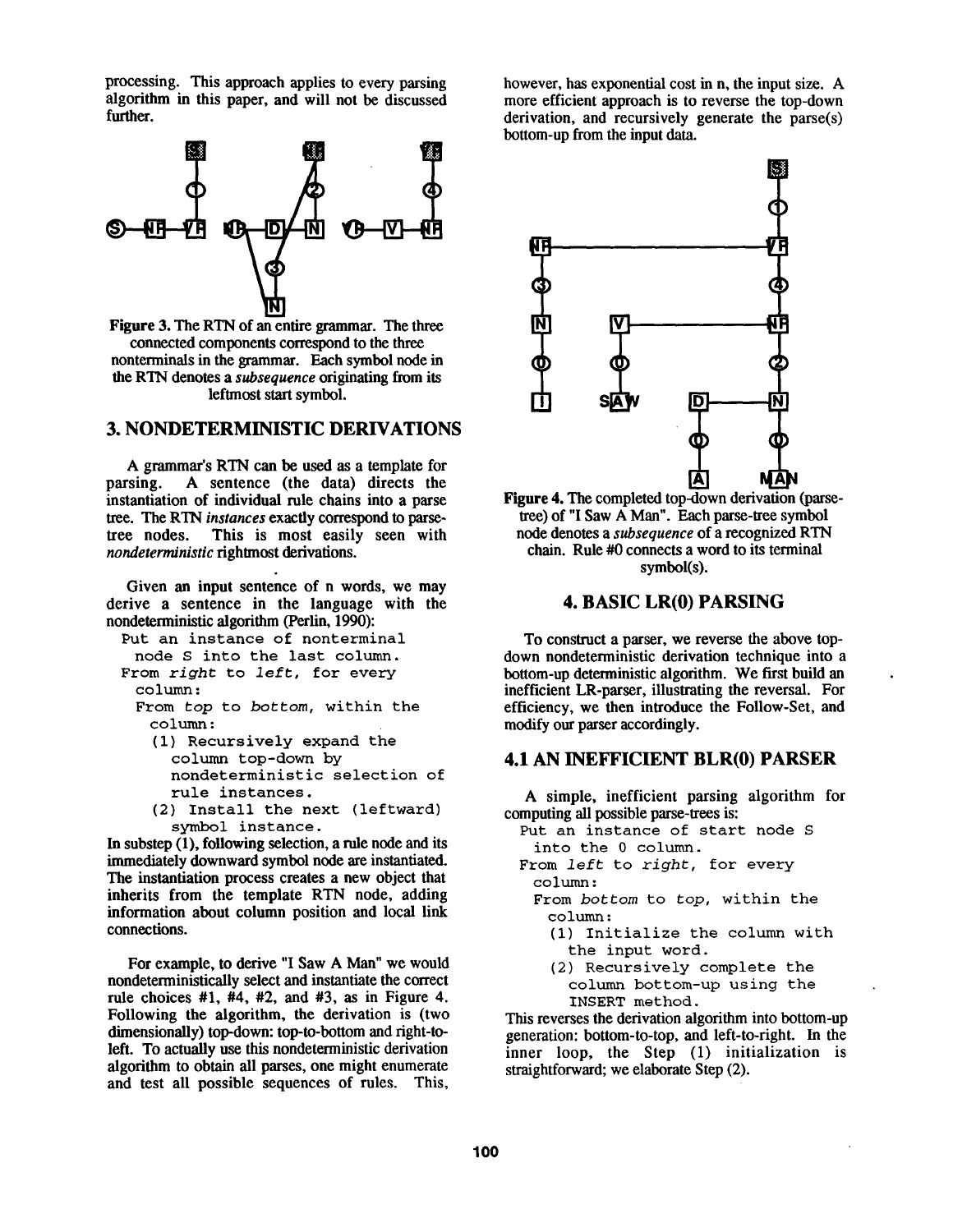Step (2) uses the following method (Perlin, 1991) to insert instances of RTN nodes:

INSERT ( instance )

(

- ASK instance
	- (I) Link up with predecessor instances.
	- (2) Install self.
	- (3) ENQUEUE successor instances for insertion. }

In (1), links are constructed between the instance and its predecessor instances. In (2), the instance becomes available for cartesian product formation. In (3), the computationally nontrivial step, the instance enqueues any successor instances within its own column. Most of the INSERT action is done by instances of symbol and rule RTN nodes.

Using our INSERT method, a new *symbol instance* in the parse-tree links with predecessor instances, and installs itself. If the symbol's RTN node leads upwards to a rule node, one new rule instance successor is enqueued; otherwise, not.

*Rule instances* enqueue their successors in a more complicated way, and may require cartesian product formation. A rule instance must instantiate and enqueue all RTN symbol nodes from which they could possibly be derived. At most, this is the set

SAME-LABEL(rule) =

 ${ N \in RTN \mid N \text{ is a symbol node, and} }$ 

the label of N is identical to the label of the rule's nonterminal successor node }.

For every symbol node in SAME-LABEL(rule), instances may be enqueued. If  $X \in SAME$ -LABEL(rule) immediately follows a start node, i.e., it begins a chain, then a single instance of it is enqueued.

If  $Y \in SAME-LABEL$ (rule) does not immediately follow a start node, then more effort is required. Let X be the unique RTN node to the left of Y. Every instantiated node in the parse tree is the root of some subtree that spans an interval of the input sentence. Let the *left border* j be the position just to left of this interval, and k be the rightmost position, i.e., the *current column.* 

Then, as shown in Figure 5, for every instance x of X currently in position j, an instance  $y$  (of Y) is a valid extension of subsequence x that has support from the input sentence data. The cartesian product

 $\{ x | x \text{ an instance of } X \text{ in column } j \}$ 

## x { rule instance}

forms the set of all valid predecessor pairs for new instances of Y. Each such new instance y of Y is enqueued, with some x and the rule instance as its two predecessors. Each y is a parse-tree node representing further progress in parsing a subsequence.



Figure 5. The symbol node Y has a left neighbor symbol node X in the RTN. The instance y of Y is the root of a parse-subtree that spans  $(i+1,k)$ . Therefore, the rule instance  $r$  enqueues (at least) all instances of y, indexed by the predecessor product:  $\{x \in \text{column } i\} \times \{r\}.$ 

## **4.2. USING THE FOLLOW-SET**

Although a rule parse-node is restricted to enqueue successor instances of RTN nodes in SAME-LABEL(rule), it can be constrained further. Specifically, if the sentence data gives no evidence for a parse-subtree, the associated symbol node instance need never be generated. This restriction can be determined column-by-column as the parsing progresses.

We therefore extend our bottom-up parsing algorithm to:

- Put an instance of start node S into the 0 column.
- From *left* to *right,* for every column:
	- From *bottom* to *top,* within the column :
		- (I) Initialize the column with the input word.
		- (2) Recursively complete the column bottom-up using the INSERT method.
		- (3) Compute the column's

(rightward) Follow-Set.

With the addition of Step (3), this defines our *Basic LR(O),* or *BLR(O),* parser. We now describe the Follow-Set.

Once an RTN node X has been instantiated in some column, it sets up an expectation for

- The RTN node(s)  $\hat{Y}_g$  that immediately follow it;
- For each immediate follower Yg, all those RTN symbol nodes  $W_{g,h}$  that initiate chains that could recursively lead up to  $Y_g$ .

This is the *Follow-Set* (Aho, Sethi, and Ullman, 1986). The Follow-Set $(X)$  is computed directly from the RTN by the recursion: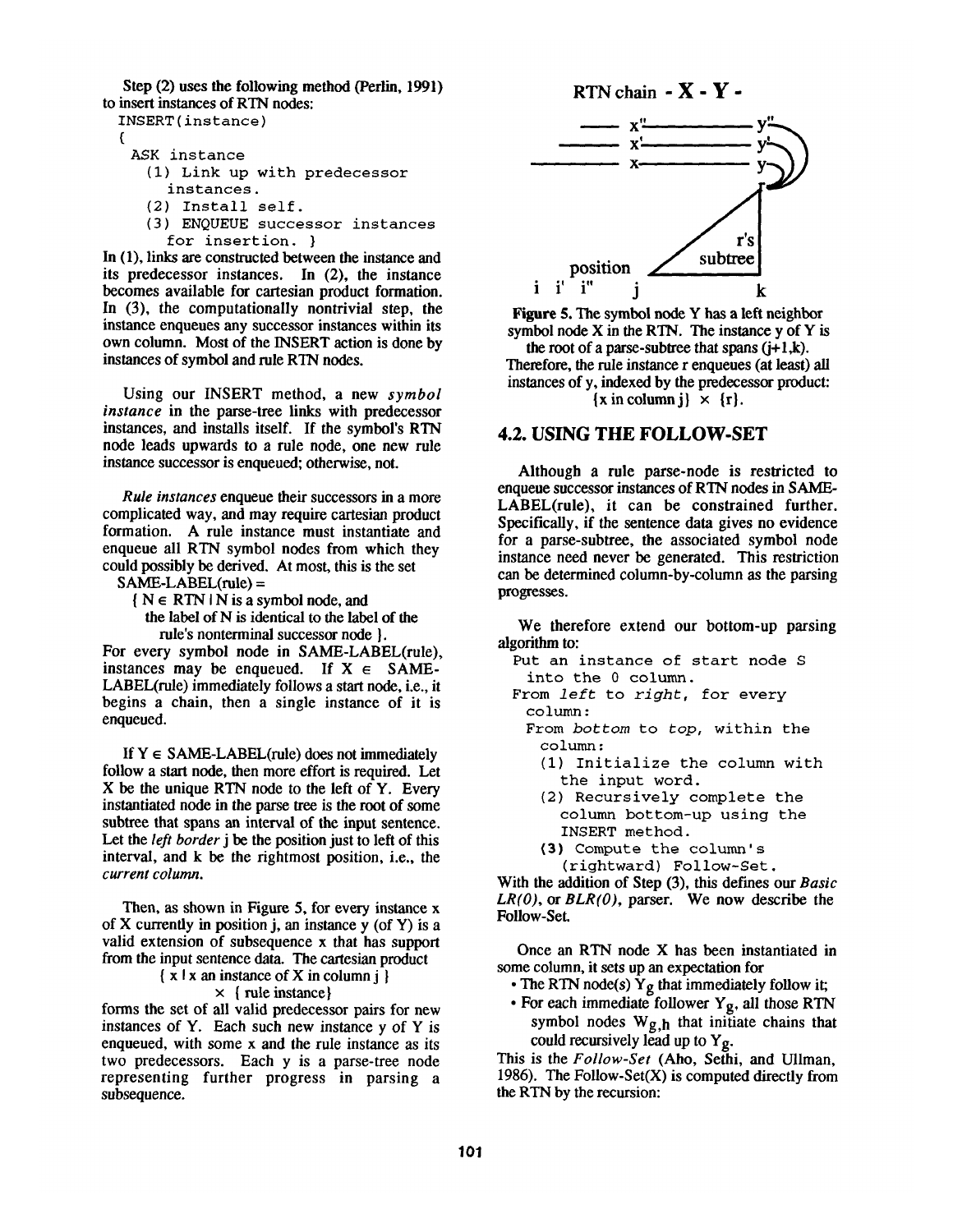```
Follow-Set(X) 
 LET Result \leftarrow \emptysetFor every unvisited RTN node Y 
   following X: 
   Result \leftarrow ( Y } \cupIF Y's label is a terminal 
         symbol, 
         THEN \varnothing:
         ELSE Follow-Set of the 
            start symbol of Y's label 
 Return Result
```
As is clear from the recursive definition.

Follow-Set  $(\cup_g {X_g}) = \cup_g$  Follow-Set  $(X_g)$ . Therefore, the Follow-Set of a column's symbol nodes can be deferred to Step (3) of the BLR(0) parsing algorithm, after the determination of all the nodes has completed. By only recursing on unvisited nodes, this traversal of the grammar RTN has time cost O(IGI) (Aho, Sethi, and UUman, 1986), where IGI  $\geq$  IRTNI is the size of the grammar (or its RTN graph). A Follow-Set computation is illustrated in Figure 6.



**Figure** 6. The Follow-Set (highlighted in the display) of RTN node V consists of the immediately following nonterminal node NP, and the two nodes immediately following the start NP node, D and N. Since D and N are terminal symbols, the traversal halts.

The set of symbol RTN nodes that a rule instance r spanning  $(i+1,k)$  can enqueue is therefore not SAME-LABEL(rule), but the possibly smaller set of RTN nodes  $SAME-LABEL$ (rule)  $\cap$  Follow-Set(j). To enqueue r's successors in INSERT, LET Nodes = SAME-LABEL(rule)  $\cap$ Follow-Set (j) . For every RTN node Y in Nodes, create and enqueue all instances y inY: Let X be the leftward RTN symbol node neighbor of Y. Let  $PROD =$ {x I x an instance of X in column j}  $\times$  {r}, if X exists; {r}, otherwise.

Enqueue all members of PROD as instances of y.

The cartesian product PROD is nonempty, since an instantiated rule anticipates those elements of PROD mandated by Follow-Sets of preceding columns. The pruning of Nodes by the Follow-Set eliminates all bottom-up parsing that cannot lead to a parse-subtree at column k.

In the example in Figure 7, Rule instance r is in position 4, with  $j=3$  and  $k=4$ . We have:

SAME-LABEL(r) =  $\{N^2, N^3\}$ , i.e, the two symbol nodes labelled N in the sequences of Rules #2 and #3, shown in the LR-RTN of Figure 6.

Follow-Set(3) = Follow-Set( $\{D^2\}$ )  $= \{N^2\}.$ 

Therefore, SAME-LABEL(r) $\cap$ Follow-Set(3) = {N<sup>2</sup>}.



**Figure 7.** The rule instance r can only instantiate the single successor instance  $N^2$ . r uses the RTN to find the left RTN neighbor D of  $N^2$ , r then computes the cartesian product of instance d with r as  $\{d\}\times\{r\}$ , generating the successor instance of  $N^2$  shown.

## 5. EARLEY'S PARSING ALGORITHM

Natural languages such as English are ambiguous. A single sentence may have multiple syntactic structures. For example, extending our simple grammar with rules accounting for Prepositions and Prepositional-Phrases (Tomita, 1986)

| S. | $\rightarrow$ S PP     |
|----|------------------------|
|    | $NP \rightarrow NP PP$ |
|    | $PP \rightarrow P NP$  |
|    | . <b>HT</b>            |

the sentence "I saw a man on the hill with a telescope through the window" has 14 valid derivations, In parsing, separate reconstructions of these different parses can lead to exponential cost.

For parsing efficiency, partially constructed instance-trees can be merged (Earley, 1970). As before, parse-node x denotes a point along a *parsesequence,* say, v-w-x. The left-border i of this parsesequence is the left-border of the leftmost parse-node in the sequence. All parse-sequences of RTN symbol node X that cover columns  $i+1$  through k may be collected into a single equivalence class  $X(i,k)$ . For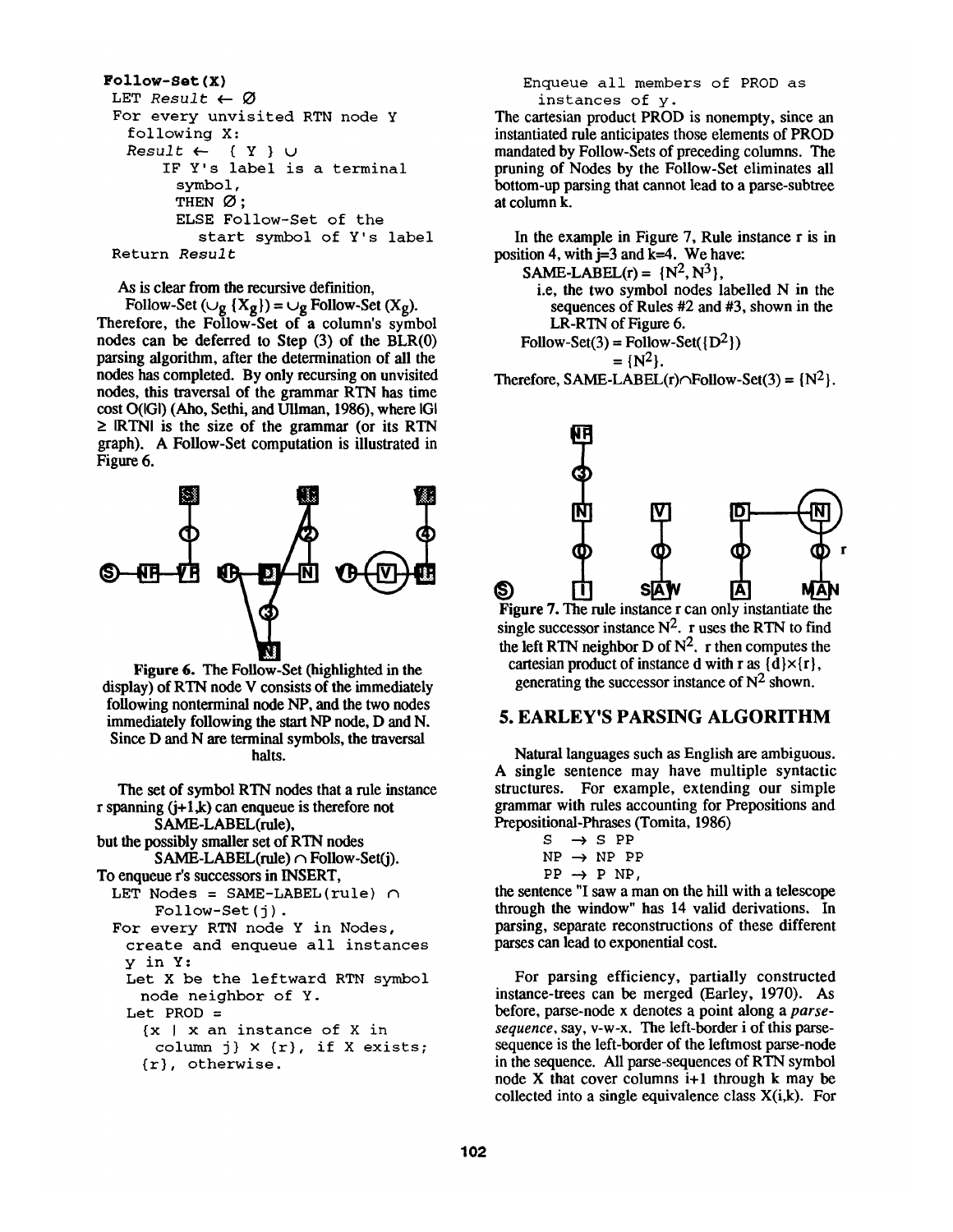the purposes of (1) continuing with the parse and (2) disambiguating parse-trees, members of X(i,k) are indistinguishable. Over an input sentence of length n, there are therefore no more than  $O(n^2)$  equivalence classes of X.

Suppose X precedes Y in the RTN. When an instance y of Y is added to position k, k $\leq n$ , and the cartesian product is formed, there are only  $O(k^2)$ possible equivalence classes of X for y to combine with. Summing over all n positions, there are no more than  $O(n^3)$  possible product formations with Y in parsing an entire sentence.

Merging is effected by adding a MERGE step to INSERT:

```
INSERT ( instance ) 
( 
 instance \leftarrow MERGE (instance)ASK instance 
   (1) Link up with predecessor 
      instances.
```
- (2) Install self.
- (3) ENQUEUE successor instances for insertion. }

The parsing merge predicate considers two instantiated sequences equivalent when:

- (1) Their RTN symbol nodes X are the same.
- (2) They are in the same column k.
- (3) They have identical left borders i.

The total number of links formed by INSERT during an entire parse, accounting for every grammar RTN node, is  $O(n^3)\times O(|G|)$ . The chart parsers are a family

of algorithms that couple efficient parse-tree merging with various control organizations (Winograd, 1983).

# 6. TOMITA'S PARSING ALGORITHM

In our BLR(0) parsing algorithm, even with merging, the Follow-Set is computed at every column. While this computation is just O(IGI), it can become a bottleneck with the very large grammars used in machine translation. By caching the requisite Follow-Set computations into a graph, subsequent Follow-Set computation is reduced. This incremental construction is similar to (Heering, Klint, and Rekers, 1990)'s, asymptotically constructing Tomita's allpaths LR parsing algorithm (Tomita, 1986).

The Follow-Set cache (or *LR-table) can be*  dynamically constructed by Call-Graph Caching (Perlin, 1989) during the parsing. Every time a Follow-Set computation is required, it is looked up in the cache. When not present, the Follow-Set is computed and cached as a graph.

Following DeRemer (DeRemer, 1971), each cached Follow-Set node is finely partitioned, as needed, into disjoint subsets indexed by the RTN label name, as shown in the graphs of Figure 8. The partitioning reduces the cache size: instead of allowing all possible subsets of the RTN, the cache graph nodes contain smaller subsets of identically labelled symbol nodes.

When a Follow-Set node has the same subset of



Figure 8. (A) A parse of "I Saw A Man" using the grammar in (Tomita, 1986). (B) The Follow-Set cache dynamically constructed during parsing. Each cache node represents a subset of RTN symbol nodes. The numbers indicate order of appearance; the lettered nodes partition their preceding node by symbol name. Since the cache was created on an as-needed basis, its shape parallels the shape of the parse-tree. (C) Compressing the shape of (B).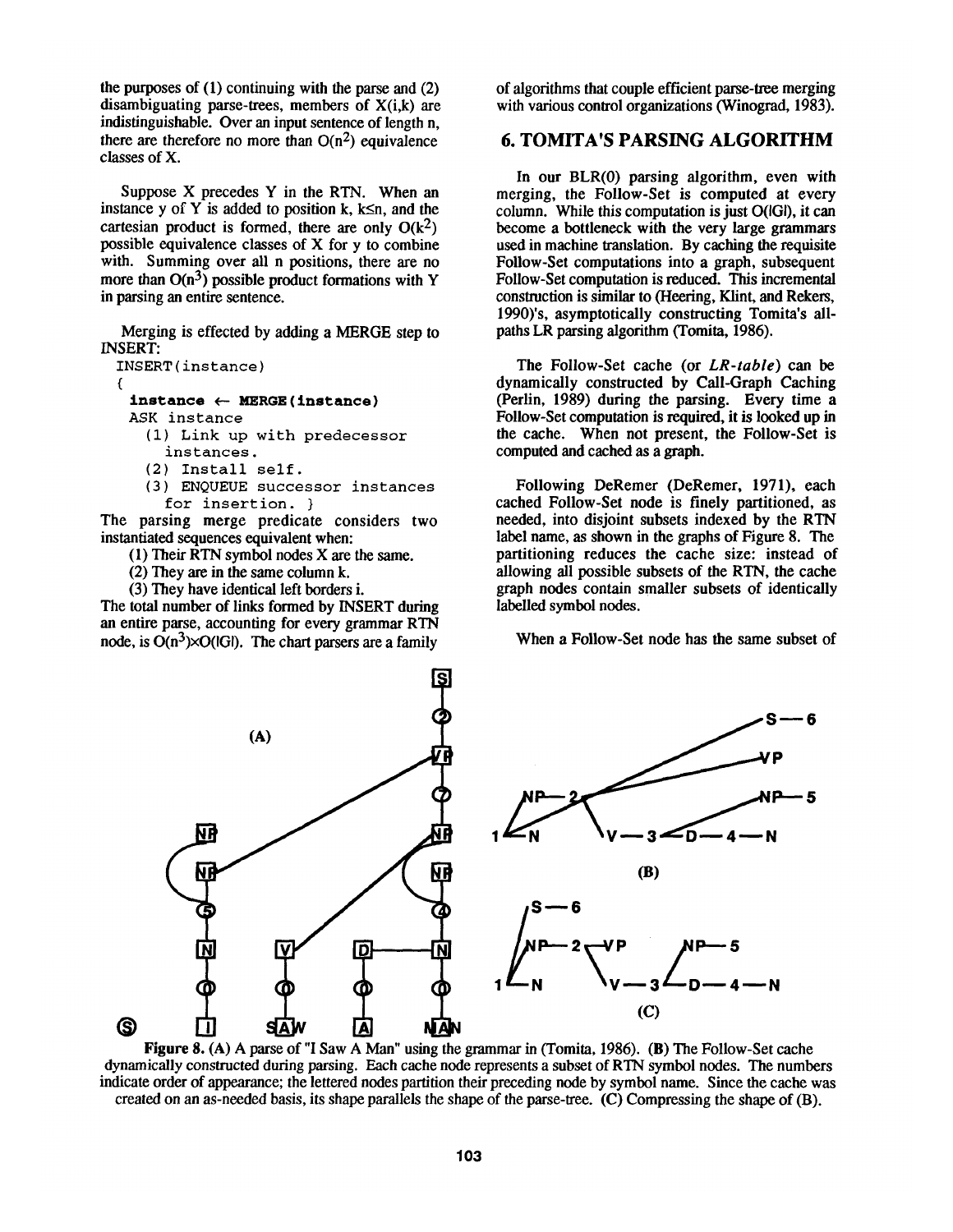

**(B)** 

Figure 9. The LR table cache graph when parsing "I Saw A Man On The Hill With A Telescope Through The Window" (A) without cache node merging, and (B) with merging.

grammar symbol nodes as an already existing Follow-Set node, it is merged into the older node's equivalence class. This avoids redundant expansions, without which the cache would be an infinite tree of parse paths, rather than a graph. A comparison is shown in Figure 9. If the entire LR-table cache is needed, an ambiguous sentence containing all possible lexical categories at each position can be presented; convergence follows from the finiteness of the subset construction.

#### **7. IMPLEMENTATION AND CURRENT WORK**

We have developed an interactive graphical programming environment for constructing LRparsers. It uses the color MAC/II computer in the Object LISP extension of Common LISP. The system is built on CACHE™ (Perlin, © 1990), a general Call-Graph Caching system for animating AI algorithms.

The RTNs are built from grammars. A variety of LR-RTN-based parsers, including BLR(0), with or without merging, and with or without Follow-Set caching have been constructed. Every algorithm described in this paper is implemented. Visualization is heavily exploited. For example, selecting an LRtable cache node will select all its members in the RTN display. The graphical animation component automatically drew all the RTNs and parse-trees in the Figures, and has generated color slides useful in teaching.

Fine-grained parallel implementations of BLR(0) on the Connection Machine are underway to reduce the costly cartesian product step to constant time. We are also adding semantic constraints.

#### **8. CONCLUSION**

We have introduced BLR(0), a simple bottom-up LR RTN-based CF parsing algorithm. We explicitly expand grammars to RTNs, and only then construct our parsing algorithm. This intermediate step eliminates the complex algebra usually associated with parsing, and renders more transparent the close relations between different parsers.

Earley's algorithm is seen to be fundamentally an LR parser. Earley's *propose* expansion step is a recursion analogous to our Follow-Set traversal of the RTN. By explicating the LR-RTN graph in the computation, no other complex data structures are required. The efficient merging is accomplished by using an option available to BLR(0): merging parse nodes into equivalence classes.

Tomita's algorithm uses the cached LR Follow-Set option, in addition to merging. Again, by using the RTN as a concrete data structure, the technical feats associated with Tomita's parser disappear. His shared packed forest follows immediately from our merge option. His graph stack and his parse forest are, for us, the same entity: the shared parse tree. Even the LR table is seen to derive from this parsing activity, particularly with incremental construction from the RTN.